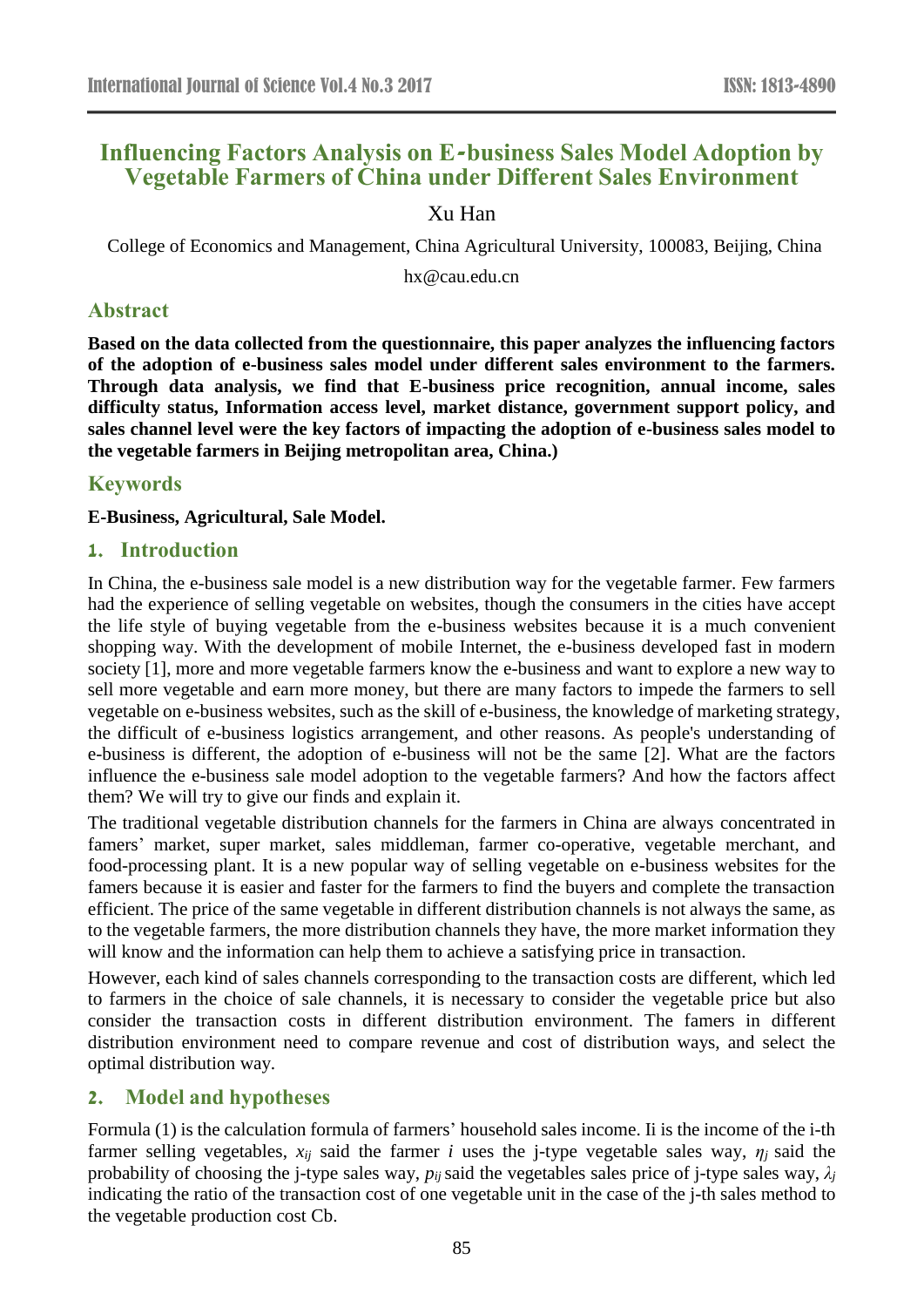$$
I_i = \sum_{j=1}^{m} x_{ij} \cdot \left[ \eta_j \cdot (p_{ij} - C_b \cdot \lambda_j) - C_b \right] \quad i = 1, 2, \cdots, n; \quad j = 1, 2, \cdots, m \tag{1}
$$

From the formula(1), we can know that increasing the unit price of vegetables, reducing the cost of planting vegetables per unit  $C_b$  or reduce the transaction costs of unit vegetables can improve the sales income of farmers Ii.

As this article focuses on the study of the intrinsic link between e-business sales model adoption and the sales environment, we assume the unit of vegetable cultivation costs  $C_b$  is a fixed value, and he transaction costs vary according to the sales way.

The process of selecting the sales way is the process of maximizing the sales revenue. Therefore, the farmer's sales way selection model is below:

$$
I_i = \max \sum_{j=1}^{m} x_{ij} \cdot \left[ \eta_j \cdot (p_{ij} - C_b \cdot \lambda_j) - C_b \right] i = 1, 2, \cdots, n; \ j = 1, 2, \cdots, m \tag{2}
$$

Based on the model above, we suppose e-business sales model can help farmers understand the market demand and price information better, and have a positive role in promoting the sale of agricultural products, improve farmer income, solve sales difficulties. In the case of external conditions appropriate, farmers will use e-commerce model to sell vegetables.

### **3. Research Method**

#### **3.1 Data**

In 2015, we collected data from production and operation survey of vegetable farmers in Beijing metropolitan area, China. More than 400 questionnaires are collected by investigators from China Agricultural University and Beijing Bureau of Agriculture. After checking, there are 396 questionnaires to meet the requirements of research. In the questionnaire, some of the content of the survey investigates the e-business sales model awareness and application of the farmers.

#### **3.2 Method**

There are two state of e-business sales model adoption for the farmers, which is adoption and non-adoption. Due to the discrete characteristics of the variable values, we chose select the binary selection Logit model as the main data processing method. Formula (3) describe the principles of data processing.

$$
P_i = F(\alpha + \sum_{j=1}^{m} C_i x_{ij}) = 1/\left\{1 + \exp\left[-(\alpha + \sum_{j=1}^{m} C_i x_{ij})\right]\right\}, i = 1, 2, ..., n
$$
 (3)

Pi is the probability of selecting the e-business sales model for the farmer, m is the number of the independent variables, *xij* represents the jth factor (explanatory variable) that affects the farmer's e-business sales model, C0 is the constant,  $C_j$  ( $j = 1, 2, ..., m$ ) is the regression coefficient of the independent variable, obtained by the maximum likelihood estimation method.

#### **3.3 Variable description**

Set eb as the dependent variable, if the farmer has e-business sales experience,  $eb=1$ , otherwise,  $eb=$ 0.

Explanatory variables in the model include: plant experience (N), education level (E), market distance (D), E - business price awareness (Y), government Support Police (F), income (I), join cooperatives (J), the sales channel level (W), and sales difficulties status (Z). The description of variables is in table 1 below.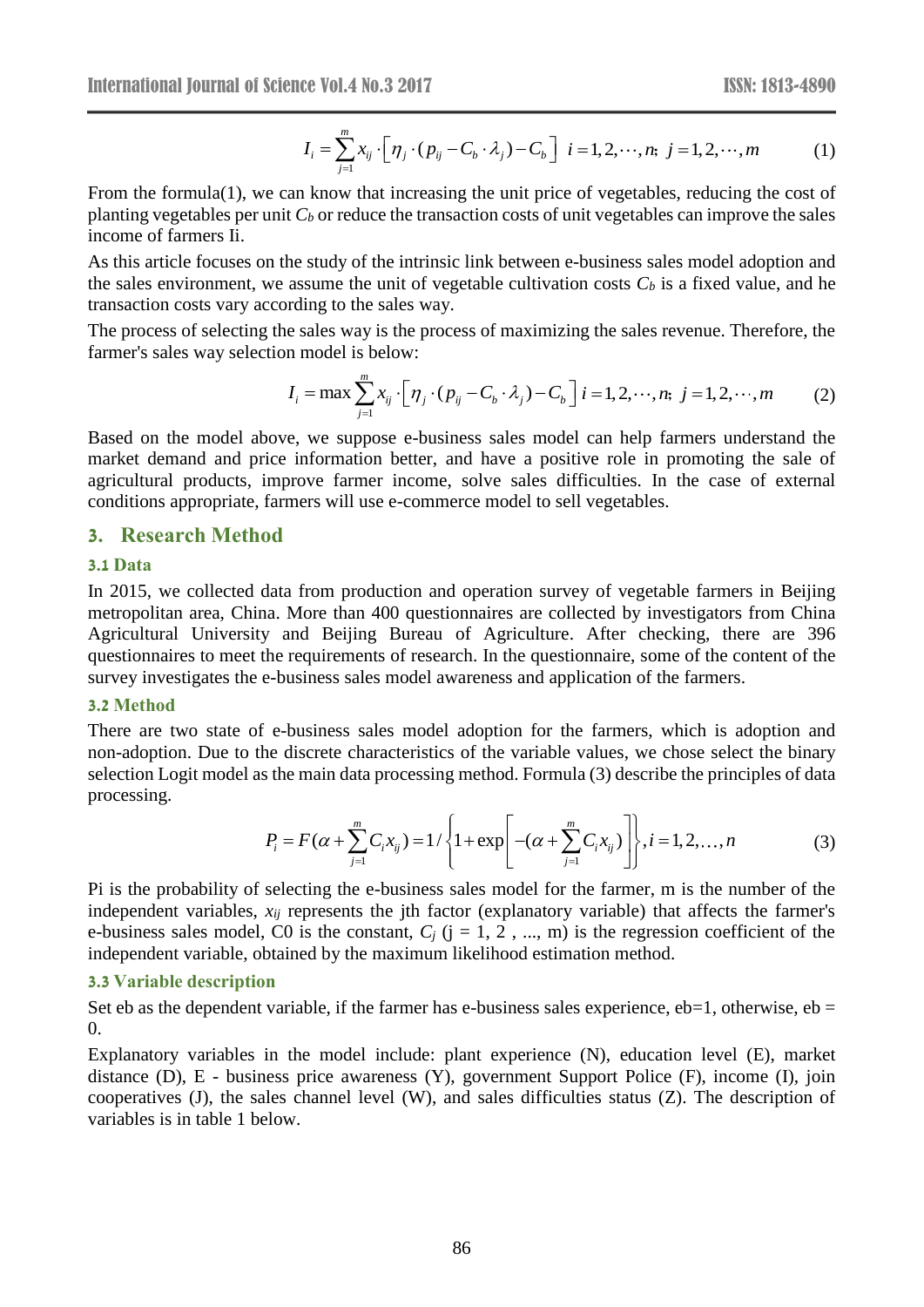| Variables                             | Variable Description                                                                                                                                                                |  |
|---------------------------------------|-------------------------------------------------------------------------------------------------------------------------------------------------------------------------------------|--|
| plant experience (N)                  | The number of years for farmers to plant vegetables.                                                                                                                                |  |
| educational level<br>(E)              | The education level is divided into six levels, 1: "not gone to school", 2:<br>"primary", 3: "junior high school", 4: "high school", 5: "college", 6:<br>"undergraduate and above". |  |
| market distance (D)                   | Farmer to the nearest market distance, in kilometers as a unit                                                                                                                      |  |
| e-business price<br>recognition $(Y)$ | If the farmer believe the sale price of vegetable in e-business model is higher<br>than or equal to which in traditional sale model, then $y=1$ , otherwise $y=0$                   |  |
| government support<br>policy(F)       | If the farmer believe his or her sale activities is supported by government<br>policy, then $f=1$ , otherwise $f=0$                                                                 |  |
| income $(I)$                          | Farmers' annual sales of vegetables                                                                                                                                                 |  |
| join cooperatives<br>(H)              | If the farmer join cooperative, then $j=1$ , otherwise $j=0$ .                                                                                                                      |  |
| information access<br>level $(J)$     | If the farmer a, then $j=1$ , otherwise $j=0$ .                                                                                                                                     |  |
| sales channel level<br>(W)            | If the farmer's sales channel is greater than 2, then $w=1$ , otherwise $w=0$ .                                                                                                     |  |
| sales difficulty<br>status $(Z)$      | If the farmer has sale difficulty, then $z=1$ , otherwise $z=0$ .                                                                                                                   |  |

Table 1. Variable Description

The grow experience is a variable that reflects the accumulation of professional knowledge of farmers. It is generally believed that the longer the planting time is, the more rich the experience. In this study, we use the farmer's planting time as a variable to reflect the cultivation experience.

The educational level reflects the knowledge accumulation of the farmers. The accumulation of knowledge may affect the judgment and the value of the e-business sales model and whether or not to adopt the e- business sales model.

The distance between the farmer and the nearest farmer's market can reflect the convenience of the traditional face-to-face transaction of the farmer and the cost in the transportation and logistics. It is an important parameter to evaluate the transaction cost of the farmer. We believe that transaction costs may be one of the factors that affect farmers' adoption of different sales models.

E-business price recognition refers to the recognition made by farmers who compare the price of vegetable in e-business websites and the price of the same vegetable in traditional distribution way. If the price of e-business is higher than traditional distribution way, the farmer will intend to adopt the e-business sale model.

Government support policy refers to the government to provide subsidies, tax relief and other policies for farmers who adopt certain sale model. Government support policies can guide farmers to choose a sales model.

Income refers to the annual income of farmers selling vegetables.

Join cooperatives refers to the status of farmer in joining cooperatives. Cooperatives are an important form of agricultural industry in China. Cooperatives numbers are able to get help and support from cooperatives in terms of capital, technology and sales model selection.

Information access level refers to the frequent degree of communication or consultation between farmers and other peers. More opportunities for communication can help farmers to acquire more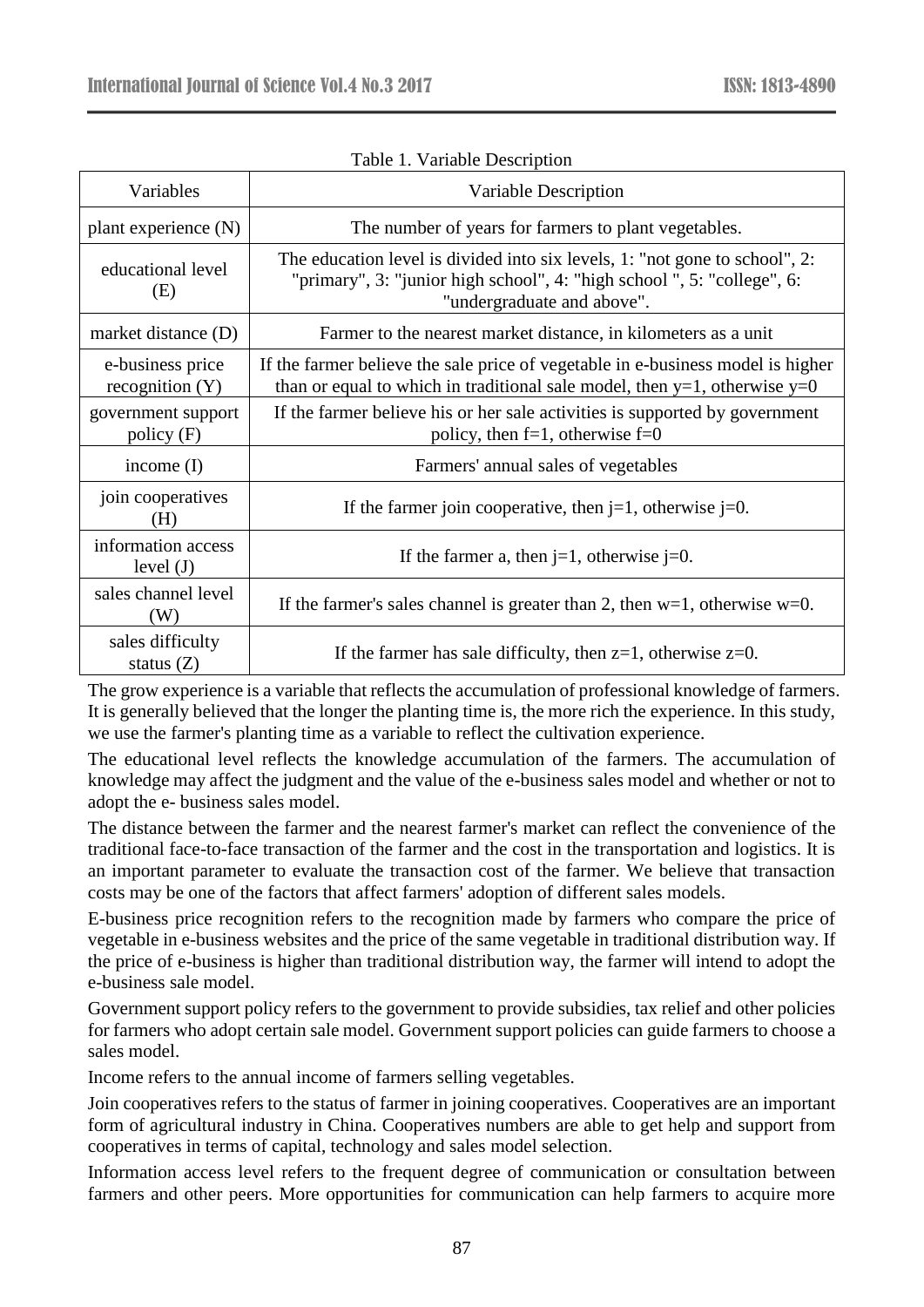information sources and gain more experience and knowledge. It is also possible for farmers to be affected by other farmers, while the adoption of e-business sales model.

Sales channel level refers to the number of channels which farmers have at present. Farmers have more sales channels, the higher the level.

Sales difficulty status refers to the farmers in the sale of vegetables, whether there is sales difficulty. If there is difficulty in sales, the farmer's sales difficulty status is 1, otherwise, 0.

### **4. Measurement**

Table 2 reports the descriptive statistics of the variables mentioned in table 1.

| Variables                        | Mean     | S.D       | Min      | Max    |
|----------------------------------|----------|-----------|----------|--------|
| e-business status                | 0.06     | .244      | $\theta$ |        |
| plant experience (N)             | 13.02    | 8.392     |          | 39     |
| educational level (E)            | 3.14     | .601      |          | 6      |
| market distance (D)              | 5.67     | 3.769     | 0        | 20     |
| e-business price recognition (Y) | 0.25     | 0.432     | 0        |        |
| government support policy (F)    | 0.39     | 0.489     | 0        |        |
| income $(I)$                     | 67843.23 | 51503.426 | 5000     | 500000 |
| join cooperatives (H)            | 0.55     | 0.499     | $\Omega$ |        |
| information access level (J)     | 0.33     | 0.470     | 0        |        |
| sales channel level (W)          | 0.46     | 0.499     | 0        |        |
| sales difficulty status $(Z)$    | 0.49     | 0.501     |          |        |

Table 2. Measurement of Variables

|  |  | Table 3. Logisitic regression results |  |
|--|--|---------------------------------------|--|
|  |  |                                       |  |

| Variables                        | Coefficient    | Prob.  |  |
|----------------------------------|----------------|--------|--|
| constant C                       | $-7.970989***$ | 0.0000 |  |
| plant experience (N)             | 0.001309       | 0.9660 |  |
| educational level (E)            | 0.624684       | 0.1111 |  |
| market distance (D)              | $-0.117678*$   | 0.0992 |  |
| e-business price recognition (Y) | 3.464016***    | 0.0000 |  |
| government support policy (F)    | $-1.074718*$   | 0.0609 |  |
| income $(I)$                     | 1.64E-05***    | 0.0041 |  |
| join cooperatives (H)            | 0.005588       | 0.9933 |  |
| information access level (J)     | 1.462549**     | 0.0228 |  |
| sales channel level (W)          | $-0.902284*$   | 0.0982 |  |
| sales difficulty status $(Z)$    | 1.794479***    | 0.0051 |  |
| <b>Total OBS</b>                 | 396            |        |  |
| S.E. of regression               | 0.192797       |        |  |
| LR statistic                     | 78.56414       |        |  |

\*\*\* p≦10%, \* \*P≦5%, \* p≦1%

The data in table3 is the result of regression analysis in binary Logit selection model calculated by SPSS software. "E-business price recognition", "income" and "sales difficulty status" were tested at